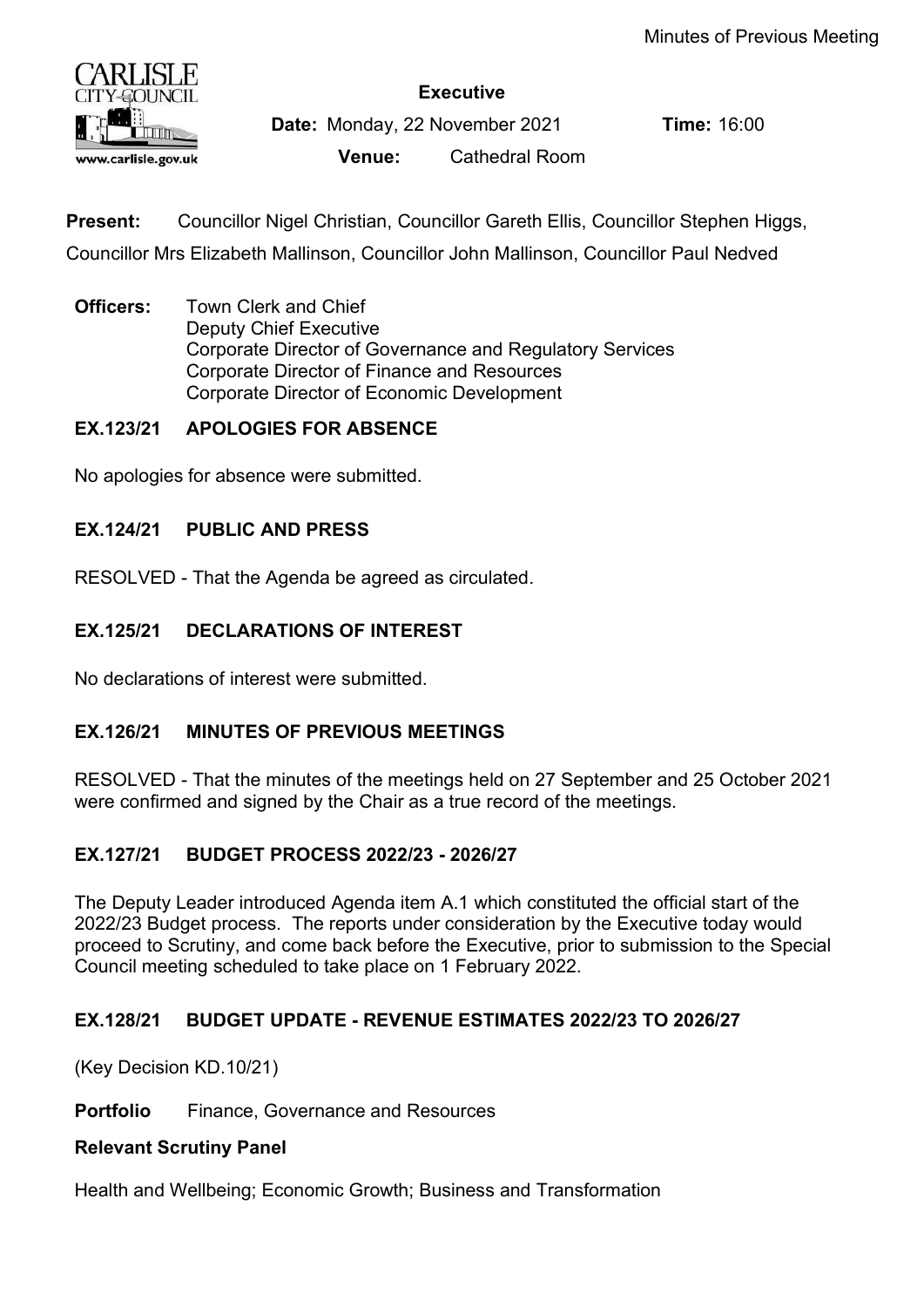## Subject Matter

The Deputy Leader submitted report RD.46/21 providing a summary of the Council's revised revenue base estimates for 2021/22, together with base estimates for 2022/23 and forecasts up to 2026/27 for illustrative purposes. The base estimates had been prepared in accordance with the guiding principles for the formulation of the budget over the next five-year planning period as set out in the Medium Term Financial Plan (MTFP) and Charging Policy; Capital Strategy; and Asset Management Plan approved by Council on 14 September 2021.

The report set out known revisions to the MTFP projections, although there were a number of significant factors affecting the budget that were currently unresolved and which would be considered as the budget process progressed (paragraph 1.3 referred).

Details of the outstanding key issues and resource assumptions were set out at Section 4 and details of the income and budget monitoring shortfalls were documented at paragraph 5.7. Section 8 of the report set out the funding requirements for the Local Government Reorganisation.

 The Deputy Leader concluded by moving the recommendations as detailed within the report. The Leader seconded them.

## Summary of options rejected none

## DECISION

That the Executive:

- 1. Noted the revised base estimates for 2021/22 and base estimates for 2022/23.
- 2. Noted the current Medium Term Financial Plan projections, which would continue to be updated throughout the budget process as key issues became clearer and decisions were taken.
- 3. Noted the initial budget pressures, bids and savings which needed to be taken into account as part of the 2022/23 budget process.
- 4. Noted the review of the earmarked reserves as outlined in paragraph 9 and Appendix F to Report RD.46/21.

## Reasons for Decision

To note the Revenue Base Estimates; updated Medium Term Financial Plan projections and budget pressures / savings for consideration as part of the 2022/23 budget process

## EX.129/21 REVIEW OF CHARGES 2022/23 - COMMUNITY SERVICES

(Key Decision KD.10/21)

**Portfolio** Environment and Transport: Culture, Heritage and Leisure

## Relevant Scrutiny Panel

Economic Growth; Health and Wellbeing; Business and Transformation

## Subject Matter

The Deputy Leader submitted report CS.37/21 setting out the proposed fees and charges for 2022/23 relating to those services falling within the Community Services Directorate.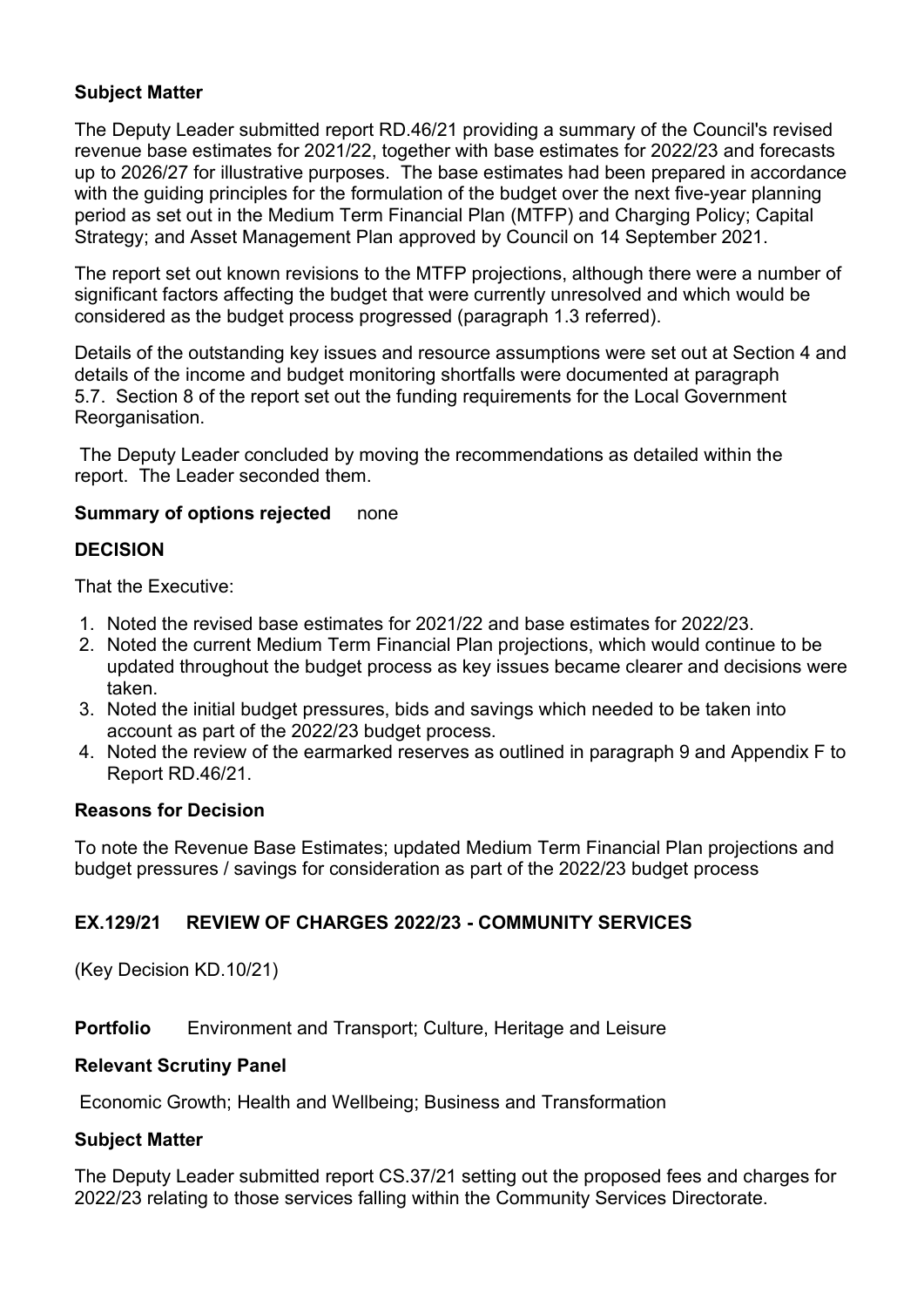The report proposed a a varied approach to the charges for the use of the city centre. To encourage the use of commercial pitches, pavement cafes and Farmers Markets it was proposed to maintain the rates at the current rate and the remainder of charges would increase by 3%. It was also proposed that 10p be added to all tariffs across all car parks and an increase of 10p per day to permit prices.

Details of the other proposed charges in relation to City Centre usage by external organisations; events; digital banner; Old Fire Station; allotments; use of parks; sports pitches; Talkin Tarn; Bereavement Services; Waste Services and Garage charges were also provided.

The original 2021/22 budgets and 2022/23 forecast income levels based upon the current charge structure and forecast volume were as detailed in the table in section 11 of the report. The charges highlighted within the report would result in an anticipated level of income of £2,810,500 against the MTFP target of £3,196,200. That represented a shortfall of £385,700 against the MTFP target.

The Deputy Leader moved and the Leader seconded the recommendations.

## Summary of options rejected none

#### DECISION

That the Executive:

- 1. Had reviewed the proposed charges as set out in the body of Report CS.37/21 and relevant appendices with effect from 1 April 2022, noting the impact those would have on income generation as detailed within the report.
- 2. Made the report of proposed charges available to relevant Scrutiny Panels for their review and comment.

## Reasons for Decision

To ensure that the City Council's Corporate Charging Policy is complied with

## EX.130/21 REVIEW OF CHARGES 2022/23 - ECONOMIC DEVELOPMENT

(Key Decision KD.10/21)

Portfolio Economy, Enterprise and Housing

Relevant Scrutiny Panel Economic Growth; Business and **Transformation** 

#### Subject Matter

The Deputy Leader submitted report ED.39/21 setting out the proposed fees and charges for areas falling within the responsibility of the Economic Development Directorate.

The proposed charges in relation to Planning Services included Development Control income; Building Control income; Building Control Discretionary Charges; Shop Mobility and Investment and Policy Income.

Acceptance of the charges highlighted within the report would result in an anticipated level of income of £656,000 against the Medium Term Financial Plan target of £656,000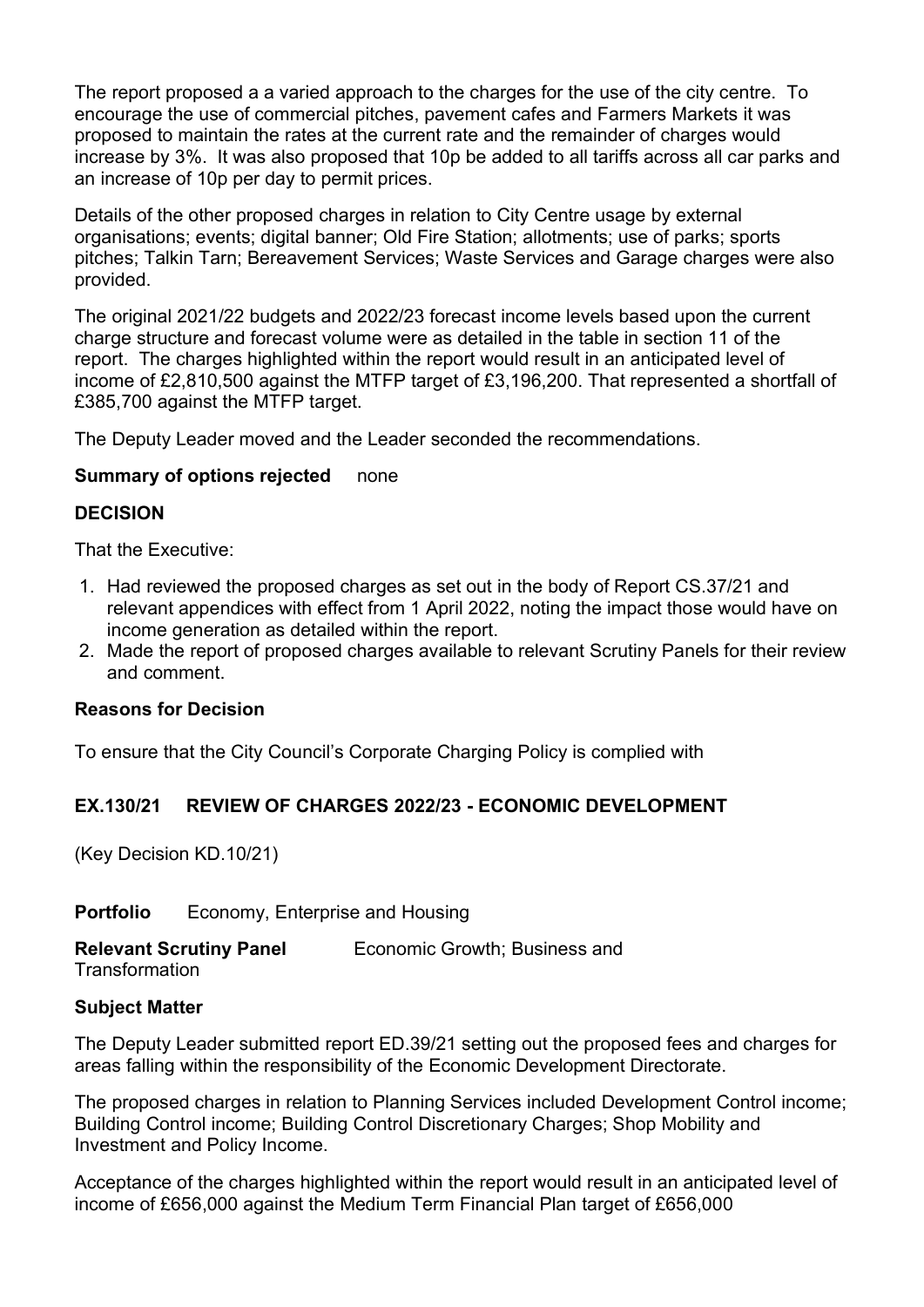The Deputy Leader then moved the recommendation, which was seconded by the Leader.

## Summary of options rejected none

## **DECISION**

That the Executive agreed the charges, for consultation, as set out in Report ED.39/21 and accompanying Appendices, with effect from 1 April 2022; noting the impact those would have on income generation as detailed within the report.

## Reasons for Decision

To ensure that the City Council's Corporate Charging Policy is complied with

# EX.131/21 REVIEW OF CHARGES 2022/23 - GOVERNANCE AND REGULATORY **SERVICES**

(Key Decision KD.10/21)

Portfolio Cross Cutting **Relevant Scrutiny Panel Health and Wellbeing; Business and Transformation** 

#### Subject Matter

The Deputy Leader submitted report GD.55/21 concerning the proposed fees and charges for areas falling within the responsibility of the Governance and Regulatory Services Directorate.

The report set out the proposed charges relative to Environmental Health and Housing; Homeless, Prevention and Accommodation Services; and Legal Services.

The introduction of the proposed charges was forecast to generate income of £802,800 in 2022/23 as summarised in the table at paragraph 5.11.1 of the report.

The Deputy Leader then moved the report, it was seconded by the Leader.

## Summary of options rejected none

#### DECISION

That the Executive agreed for consultation the charges as detailed within Report GD.55/21 and accompanying Appendices, with effect from 1 April 2022; noting the impact those would have on income generation as detailed within the report.

#### Reasons for Decision

To ensure that the City Council's Corporate Charging Policy is complied with

## EX.132/21 REVIEW OF CHARGES 2022/23 - LICENSING

(Key Decision KD.10/21)

Portfolio Finance, Governance and Resources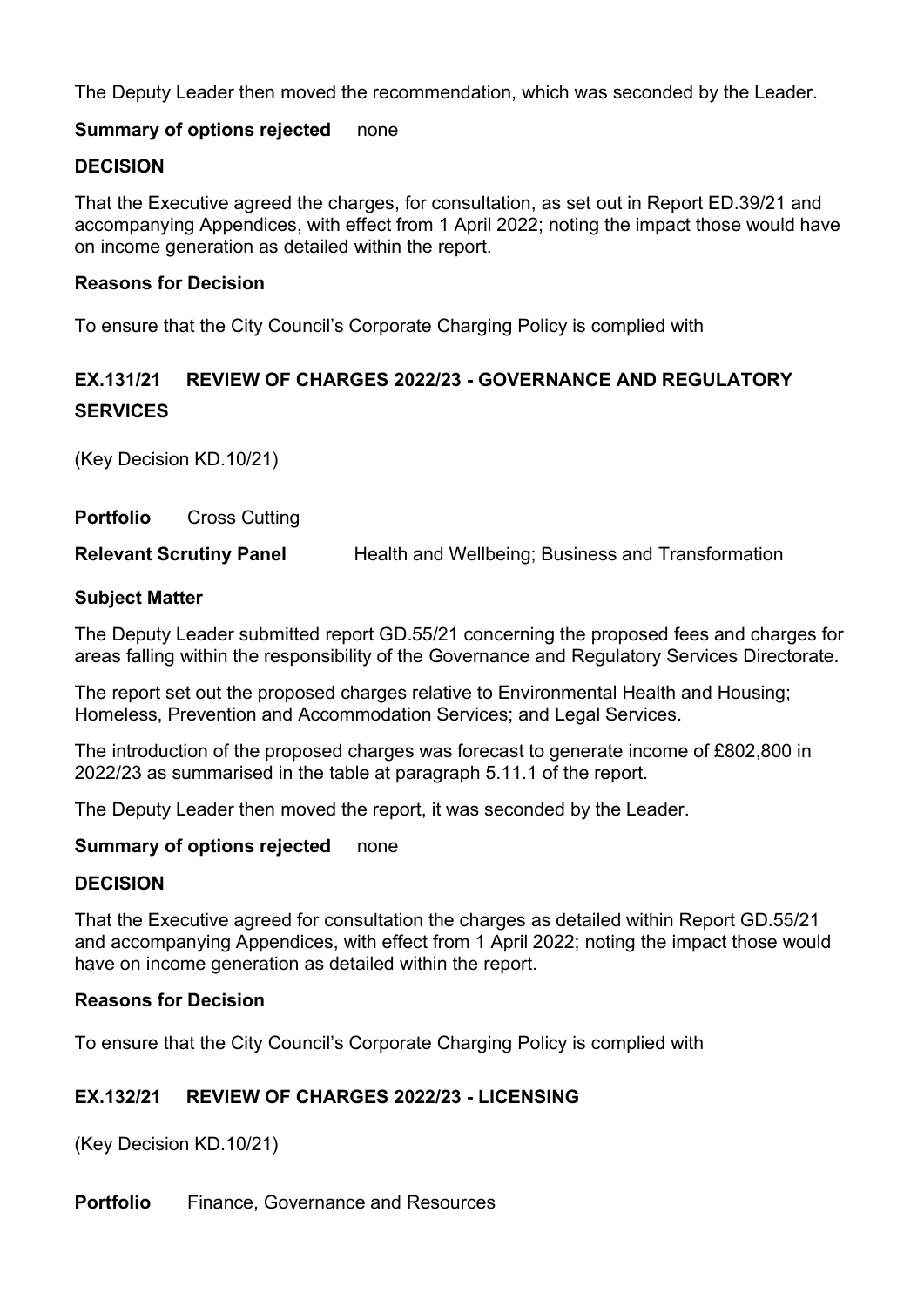## Subject Matter

The Deputy Leader submitted report GD.82/21 setting out the proposed fees and charges for areas falling within the responsibility of the Licensing Section of the Governance and Regulatory Services Directorate. The Regulatory Panel had responsibility for determining the licence fees, with the exception of those under the Scrap Metal Dealers Act 2013, which fell to the Executive.

The Deputy Leader then moved that the Executive note the charges which had been considered by the Regulatory Panel on 27 October 2021. The fees under the Scrap Metal Dealers Act 2013 fell to the Executive for approval and were included in appendix A of the report. The Leader seconded the recommendation.

## Summary of options rejected none

## **DECISION**

That the Executive:

- 1. Noted the charges which were considered by the Regulatory Panel on 27 October 2021.
- 2. Approved the charges, for consultation, under the Scrap metal Dealers Act 2013 with effect from 1 April 2022.

#### Reasons for Decision

To ensure that the City Council's Corporate Charging Policy is complied with and sufficient income is generated to cover the costs associated with administering and enforcing the Council's statutory licensing function.

## EX.133/21 REVISED CAPITAL PROGRAMME 2021/22 AND PROVISIONAL CAPITAL

## PROGRAMME 2022/23 TO 2026/27

(Key Decision KD.10/21)

#### Portfolio Finance, Governance and Resources

#### Relevant Scrutiny Panel

Economic Growth; Health and Wellbeing; Business and Transformation

## Subject Matter

The Deputy Leader submitted report RD.47/21 detailing the revised Capital Programme for 2021/22, now totalling £29,917,200, together with the proposed method of financing. The summary of the revised programme for 2021/22 showed a potential borrowing requirement in the sum of £28,794,905.

Also summarised was the proposed programme for 2022/23 to 2026/27 in the light of the new capital proposals identified, together with the estimated capital resources available to fund the programme.

The Deputy Leader concluded his presentation by moving the recommendations as detailed within the Corporate Director's report. The Leader seconded the recommendation.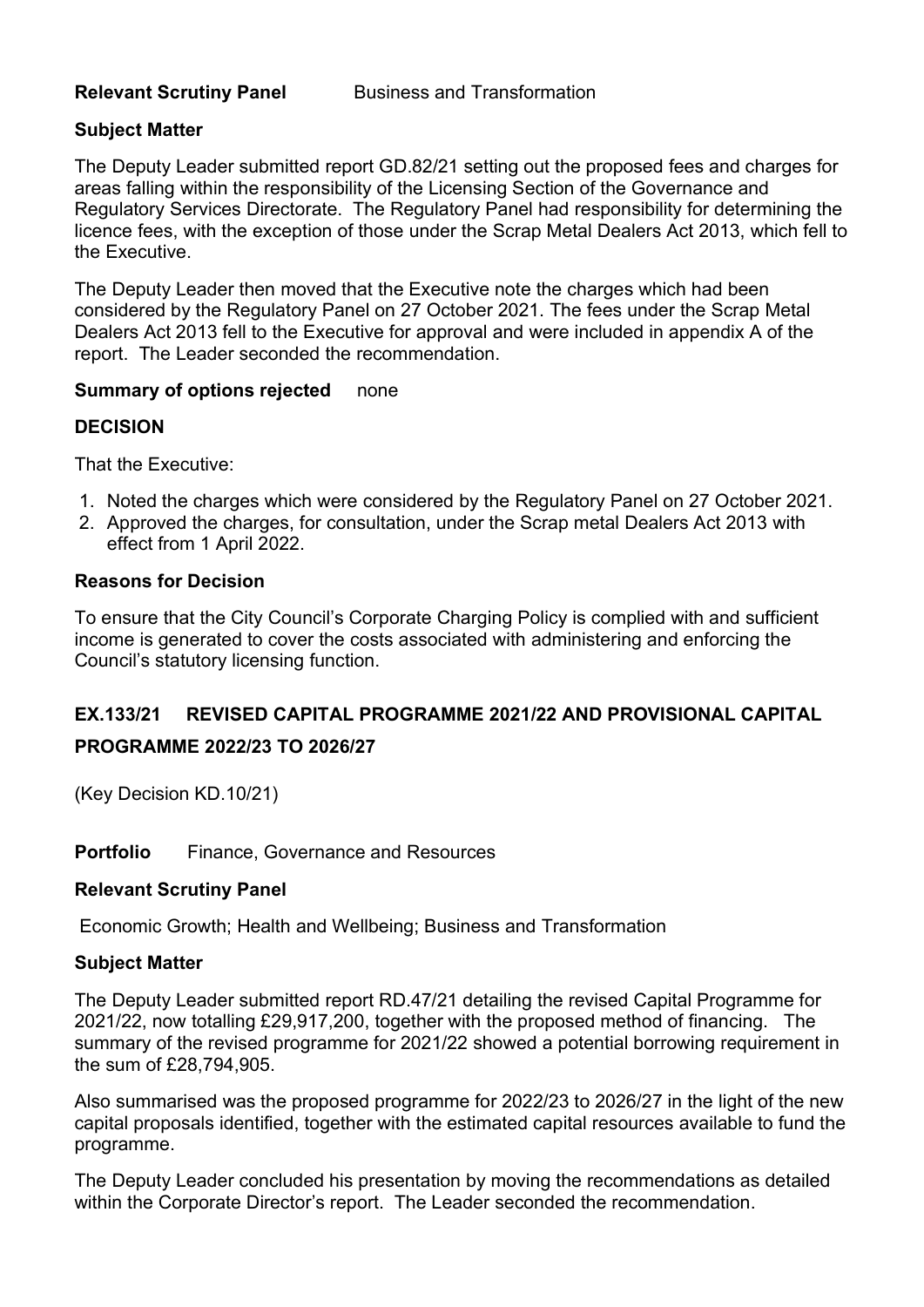## Summary of options rejected none

## DECISION

That the Executive:

- 1. Noted the revised capital programme and relevant financing for 2021/22 as set out in Appendices A and B to Report RD.47/21 including approval of the reduction of £1,894,800 to the 2021/22 capital programme;
- 2. Had given initial consideration and views on the proposed capital spending for 2022/23 to 2026/27 given in the report in the light of the estimated available resources;
- 3. Noted that any capital scheme for which funding had been approved by Council may only proceed after a full report, including business case and financial appraisal, had been approved.

## Reasons for Decision

To note the details of the revised Capital Programme and relevant financing and make arrangements for the new capital bids to be considered as part of the 2022/23 budget process

## EX.134/21 CORPORATE ASSETS - 3 YEAR REPAIR AND MAINTENANCE

## PROGRAMME 2022/23 TO 2024/25

(Key Decision KD.10/21)

Portfolio Finance, Governance and Resources

**Relevant Scrutiny Panel Business and Transformation** 

## Subject Matter

The Deputy Leader submitted report GD.79/21 setting out the repair and maintenance programme budget proposals for the Council's Corporate Property assets for the three year period 2022/23 to 2024/25, required to ensure that the legal responsibilities of the City Council were met.

Local authorities had a duty to manage their property assets, particularly operational assets, in a safe and efficient manner which contributed to the quality of service delivery. The maintenance strategy was fully integrated with the Asset Management Plan and environmental policy. In addition, the Council followed good practice by, where practical, allocating its budget 70% planned maintenance and 30% reactive maintenance.

The report indicated that the proposed 2022/23 revenue maintenance budget amounted to approximately £782,200 spread across a wide range of assets; and that the Council had a capitalised major repairs programme with a provision of £250,000 included in the Capital Programme. The total outstanding maintenance figure on the operational buildings, based on a costed 5 year plan derived from the Condition Surveys, currently stood at just under £2,164,000. That figure omitted the outstanding maintenance works at the Pools due to the impending closure of the facility, however, it was anticipated that the total maintenance figure would rise once costs associated with the Victorian Health Suite and the Sands sports hall roof were known.

Turning to the issue of planned maintenance, the report recorded that the projects detailed at Section 2 reflected the highest priority projects to be funded from capital. The Council had submitted a bid for Public Sector Decarbonisation Scheme funding. The bid totalled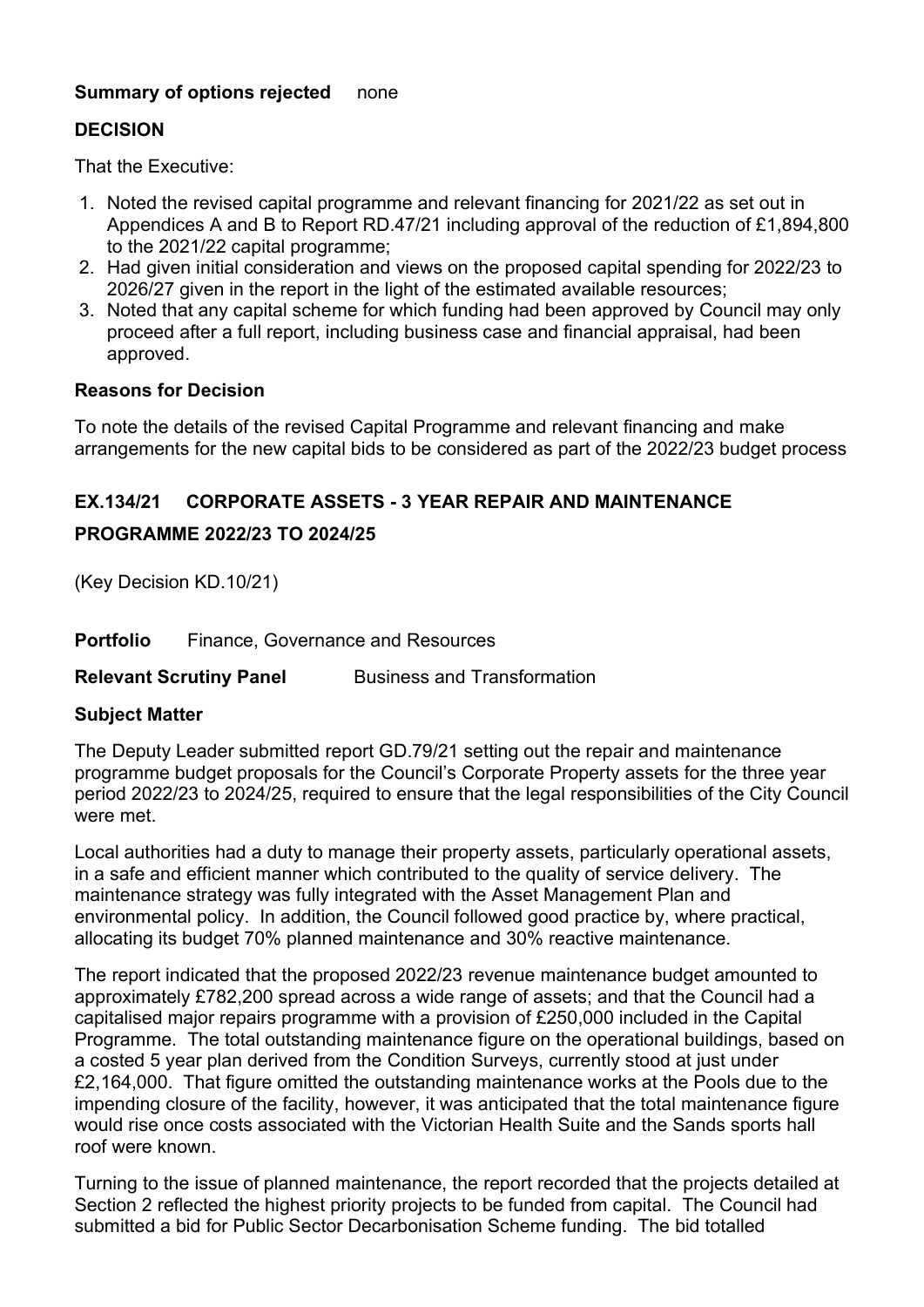£2.1million and if successful would allow energy efficiency improvements to be undertaken to a number of the Council's operational assets.

The Deputy Leader concluded by moving the recommendations set out in the report. The Leader seconded the recommendation.

## Summary of options rejected none

## DECISION

That the Executive approved:

- 1. The three-year revenue maintenance programme set out in Appendix A to Report GD.79/21 as part of the budget process.
- 2. The 2022/23 capital budget of £250,000 and the associated list of capital projects selected to meet the allocated budget.

## Reasons for Decision

The Council's property assets require regular repair and maintenance to ensure they provide a safe working environment for their users and occupiers. The recommendations outlined ensured that Council assets were maintained to a standard that supported service provision and ensured the safety and comfort of their users and occupiers.

## EX.135/21 TREASURY MANAGEMENT QUARTER 2 2021/22 AND FORECASTS FOR

## 2022/23 TO 2026/27

(Key Decision KD.10/21)

Portfolio Finance, Governance and Resources

**Relevant Scrutiny Panel Business and Transformation** 

## Subject Matter

The Deputy Leader submitted report RD.49/21 providing the regular quarterly report on Treasury Transactions, together with an interim report on Treasury Management as required under the Financial Procedure Rules. The report also discussed the City Council's Treasury Management estimates for 2022/23 with projections to 2026/27 and set out information regarding the requirements of the Prudential Code on local authority capital finance.

Treasury Management projections were reviewed annually to ensure that current interest rate forecasts were updated, and that current and future spending implications were built into the cash flow forecasts model. Average cash balances would need to be amended to reflect revised forecasts for anticipated capital receipts, capital expenditure and use of revenue reserves and that would adjust the final pressure/saving requirement from treasury management. The draft base Treasury Management estimates for 2022/23 with projections for 2026/27 were set out at Appendix C.

The Deputy Leader concluded by moving the recommendation set out in the report. The Leader seconded the recommendation.

## Summary of options rejected none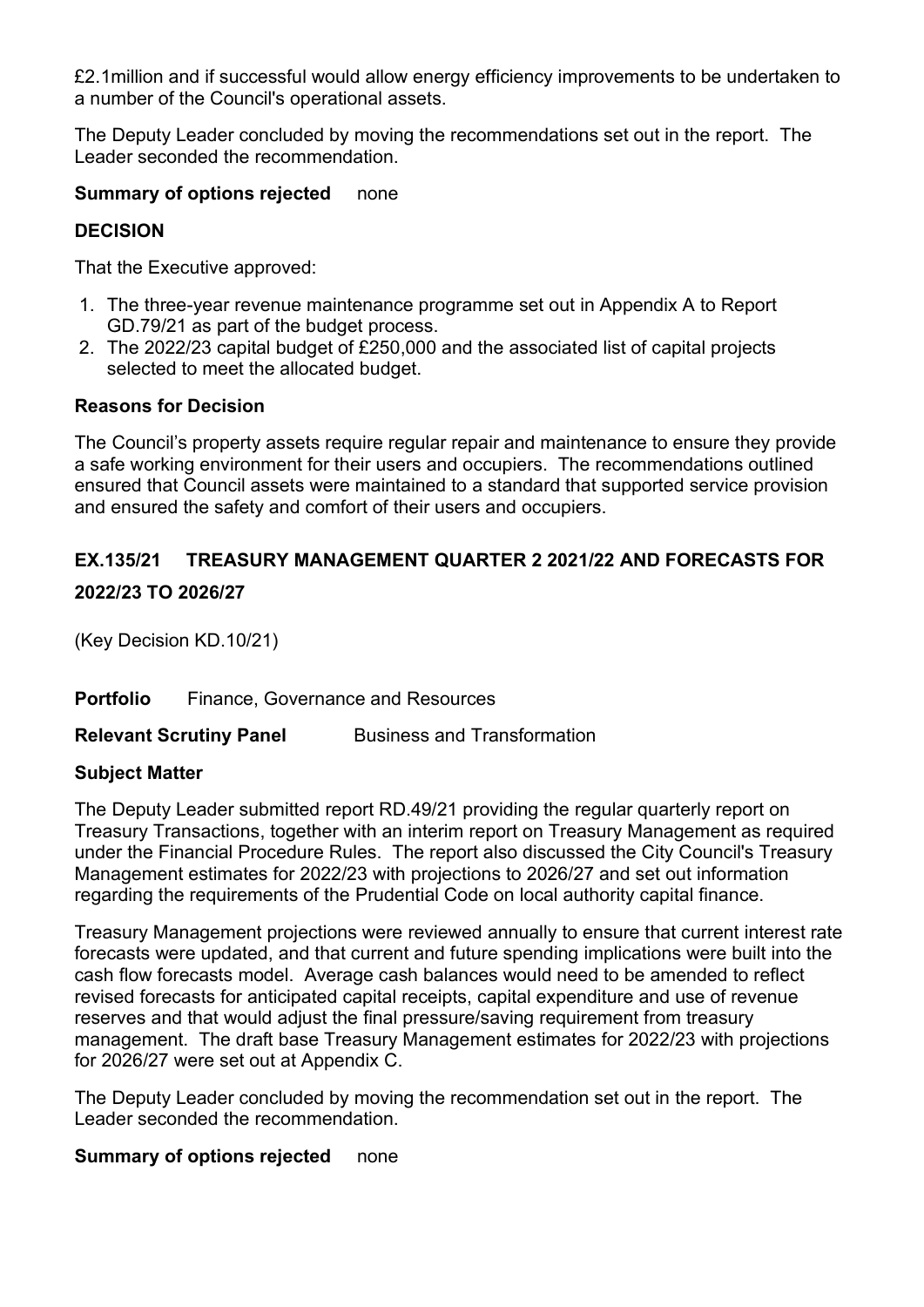## DECISION

That Report RD.49/21 be received and the projections for 2022/23 to 2026/27 be incorporated into the Budget reports considered elsewhere on the Agenda.

## Reasons for Decision

To receive the report on Treasury Management and refer it as part of the budget process.

## EX.136/21 LOCAL TAXATION 2022/23 - 2026/27

(Key Decision KD.10/21)

Portfolio Finance, Governance and Resources

Relevant Scrutiny Panel Business and Transformation

## Subject Matter

The Deputy Leader submitted report RD.48/21 considering aspects of Local Taxation decisions which needed to be made as part of the Budget process for 2022/23 onwards.

Set out within the report were the various considerations, including the levels of Council Tax for the City Council (including Parish Precepts), Council Tax Surplus calculations, Council Tax Base calculations, Local Support for Council Tax including War Widows Pension Disregard, and Business Rate Retention (including Pooling arrangements). A summary of the assumptions made was also provided at Section 4.

The Deputy Leader moved, and the Leader seconded, the recommendations.

## Summary of options rejected none

## DECISION

That the Executive:

- 1. Noted the contents of Report RD.48/21 including the current assumptions built into the MTFP with regard to local taxation issues;
- 2. Approved, for recommendation to Council as part of the budget process, the 2022/23 Local Support for Council Tax scheme as set out in paragraph 2.4, and the War Pensions Voluntary Disregard as set out in paragraph 2.5;
- 3. Approved the continuation of involvement in the Cumbria Business Rate Pool arrangements for 2022/23, subject to the continuing involvement of the other partners with the final decision on participation being delegated to the Corporate Director of Finance and Resources.

## Reasons for Decision

To make recommendations on aspects of Local Taxation decisions required to be made as part of the 2022/23 Budget process.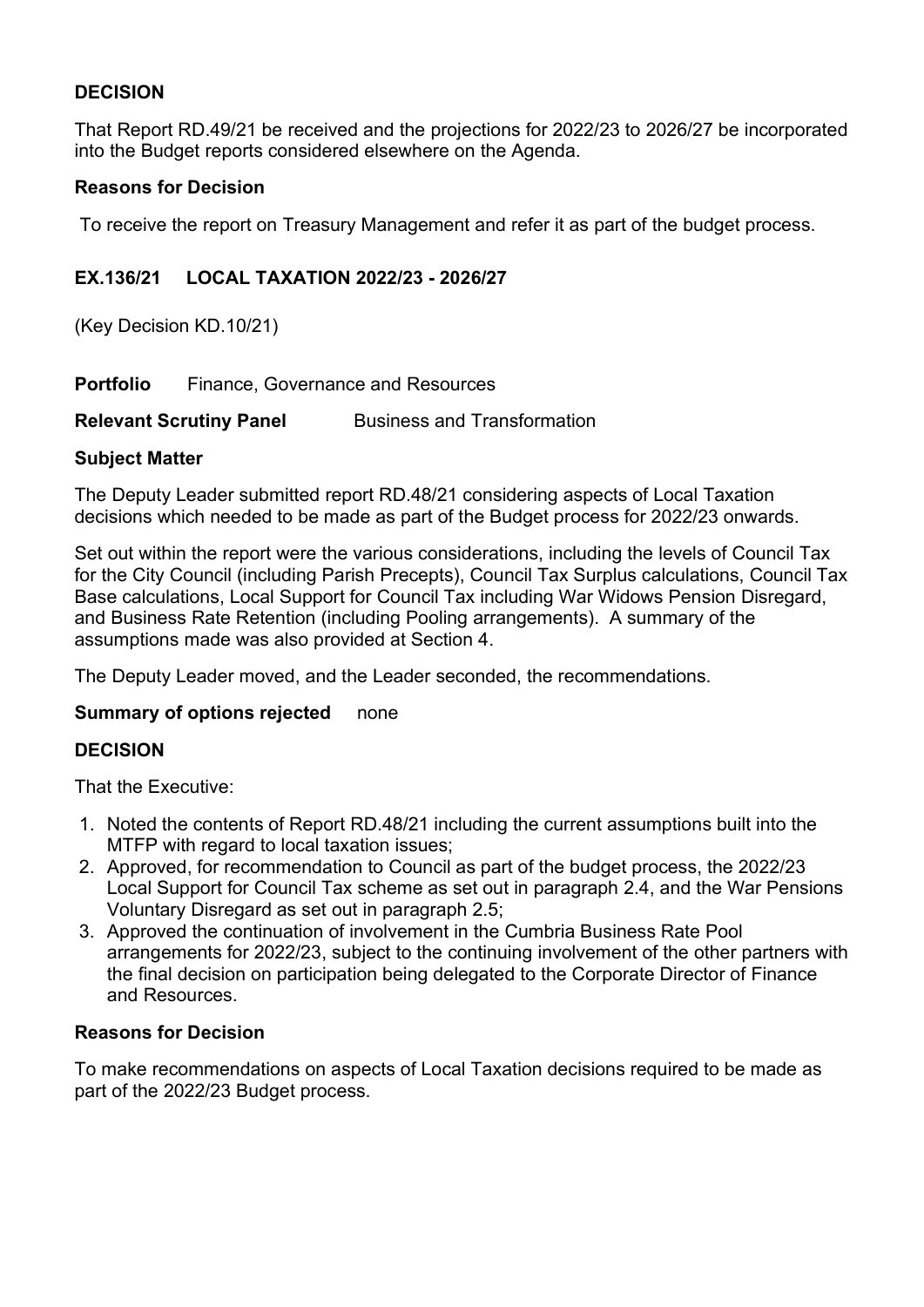## EX.137/21 LOCAL GOVERNMENT REORGANISATION - IMPLMENTATION RESERVE

## (Key Decision)

(The Leader agreed to this Key Decision item being considered at this meeting, although not in the Notice of Executive Key Decisions)

Portfolio Finance, Governance and Resources

Relevant Scrutiny Panel Business and Transformation

## Subject Matter

The Deputy Leader submitted RD.54/21 summarising the resources required to fund the implementation costs of Local Government Reorganisation (LGR) within Cumbria, and requested appropriate delegations to the Council's S151 Officer to identify a funding source from earmarked reserves held by the Council in order to contribute up to £1.6million to a County wide Implementation Reserve.

In July 2021 the Local Government Reorganisation was announced with Allerdale, Carlisle and Copeland areas being the footprint for a new unitary authority covering the west of the County. Following the announcement, the the Cumbria Chief Finance Officer's Group, attended by all S151 Officers of the seven Cumbrian authorities, had undertaken a high-level assessment of the financial impact of LGR and provided some indicative figures for implementation which had also been sense checked against other authorities which had been through the LGR process.

The report provided an update to the indicative cost of implementation and covered the establishment of a County Wide LGR Implementation Reserve which included governance arrangements, funding proposals and the required scheme of delegation for relevant officers.

The Deputy Leader moved and the Leader seconded the recommendations set out in the report.

**Summary of options rejected** Not to approve the County Wide Implementation Reserve

## DECISION

The Executive:1. Noted the requirement for a county wide Local Government Reorganisation (LGR) Implementation Reserve;

2. Approved the release of £500,000 earmarked reserve for LGR and retain this in order to fund any costs which the Council may incur itself which are outwith the eligibility criteria for the Cumbria Wide Implementation Reserve;

3. Approved, for recommendation to Council, the establishment of an implementation reserve/budget provision of up to £1.6million, as the City Council's contribution to the LGR implementation costs, subject to contributions being approved by all of the other the Cumbrian authorities;

4. Delegated responsibility to the Corporate Director of Finance and Resources (S151 Officer) to identify a funding source for (3) from earmarked reserves but initially approved the funding from the £3.2million Operational Risk Earmarked Reserve;

5. Authorised the Corporate Director of Finance and Resources to pay the contribution (or the appropriate proportion thereof) in (3) to Cumbria County Council in January 2022;

6. Noted the governance arrangements and scheme of delegation regarding the use of the reserve as set out in report RD.54/21 (Paragraph 2.3 and associated appendices); and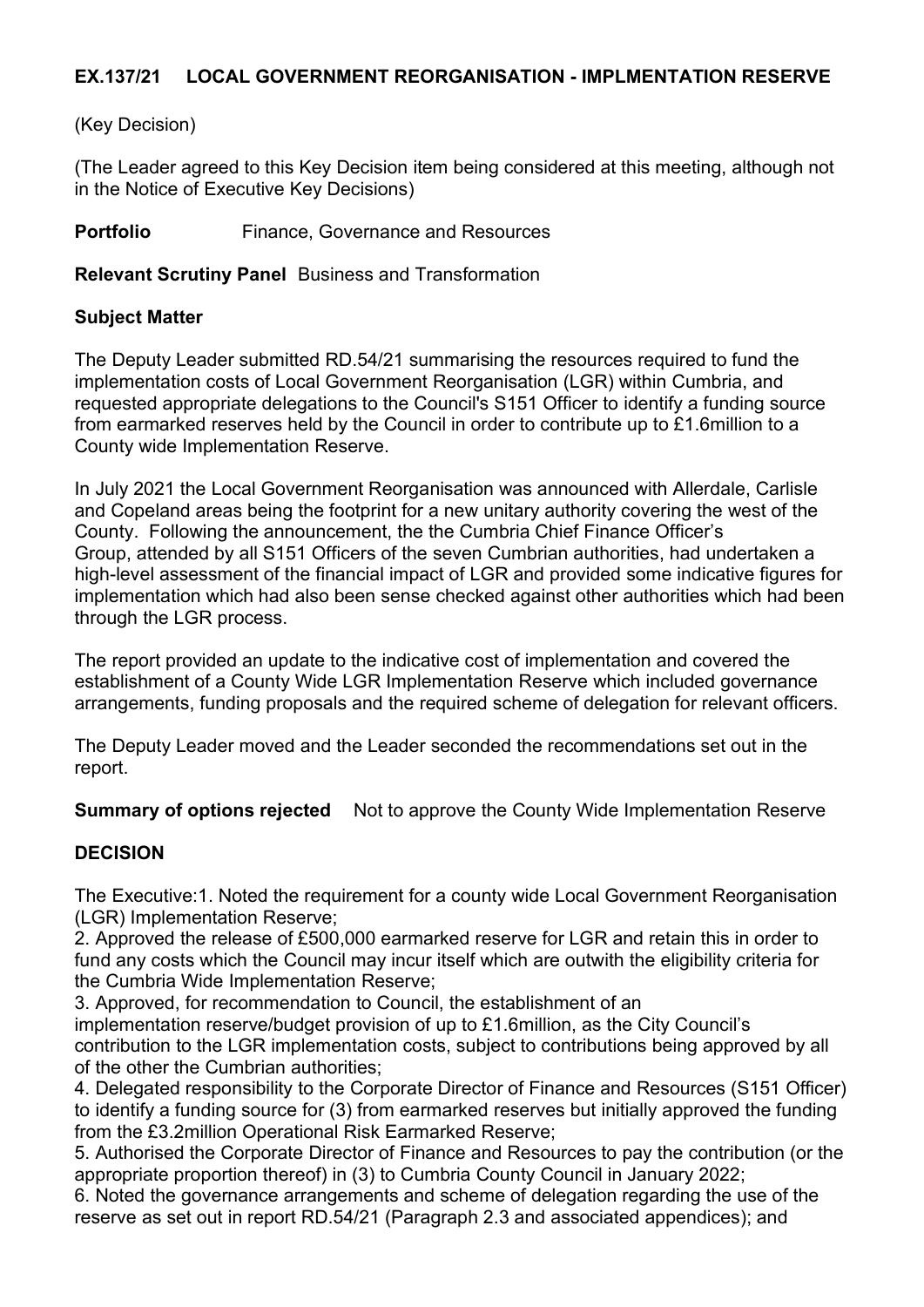7. Delegated responsibility to the Corporate Director of Governance and Regulatory Services following consultation with the Leader, the Portfolio Holder for Finance, Resources and Governance and the Corporate Director of Finance and Resources, to agree the terms contained within the Memorandum of Understanding, with all the other Cumbrian authorities, for the Implementation Reserve and sign the same.

## Reasons for Decision

To approve the County Wide Implementation Reserve to support LGR in Cumbria and to approve the required delegations and governance arrangements for the reserve.

## EX.138/21 NOTICE OF EXECUTIVE KEY DECISIONS

(Non Key Decision)

Portfolio Cross-Cutting

## Relevant Scrutiny Panel

Health and Wellbeing; Economic Growth; Business and Transformation

## Subject Matter

The Notice of Executive Key Decisions published on 22 October 2021 was submitted for information.

The Corporate Director of Governance and Regulatory Services was scheduled to submit a report regarding the Corporate Assets 3 Year Repair and Maintenance Programme 2022/23 – 2024/25 (KD.25/21). This matter had been included in the Budget Process Key Decision Notice and will therefore be considered as part of KD.10/21.

The Corporate Director of Economic Development was scheduled to submit a private report noting the proposals for the redevelopment of the Citadels and approve the land assembly activity required by the Council to enable the delivery of scheme (Key Decision – KD.23/21). However, discussions with the University of Cumbria are still ongoing to finalise the approach to the delivery of the land assembly workstream for the project, the matter has been deferred.

## Summary of options rejected none

## **DECISION**

That the Notice of Executive Key Decisions dated 22 October 2021 be received.

## Reasons for Decision

Not applicable

# EX.139/21 SCHEDULE OF DECISIONS TAKEN BY THE LEADER - PORTFOLIO **HOLDERS**

(Non Key Decision)

Portfolio Cross-cutting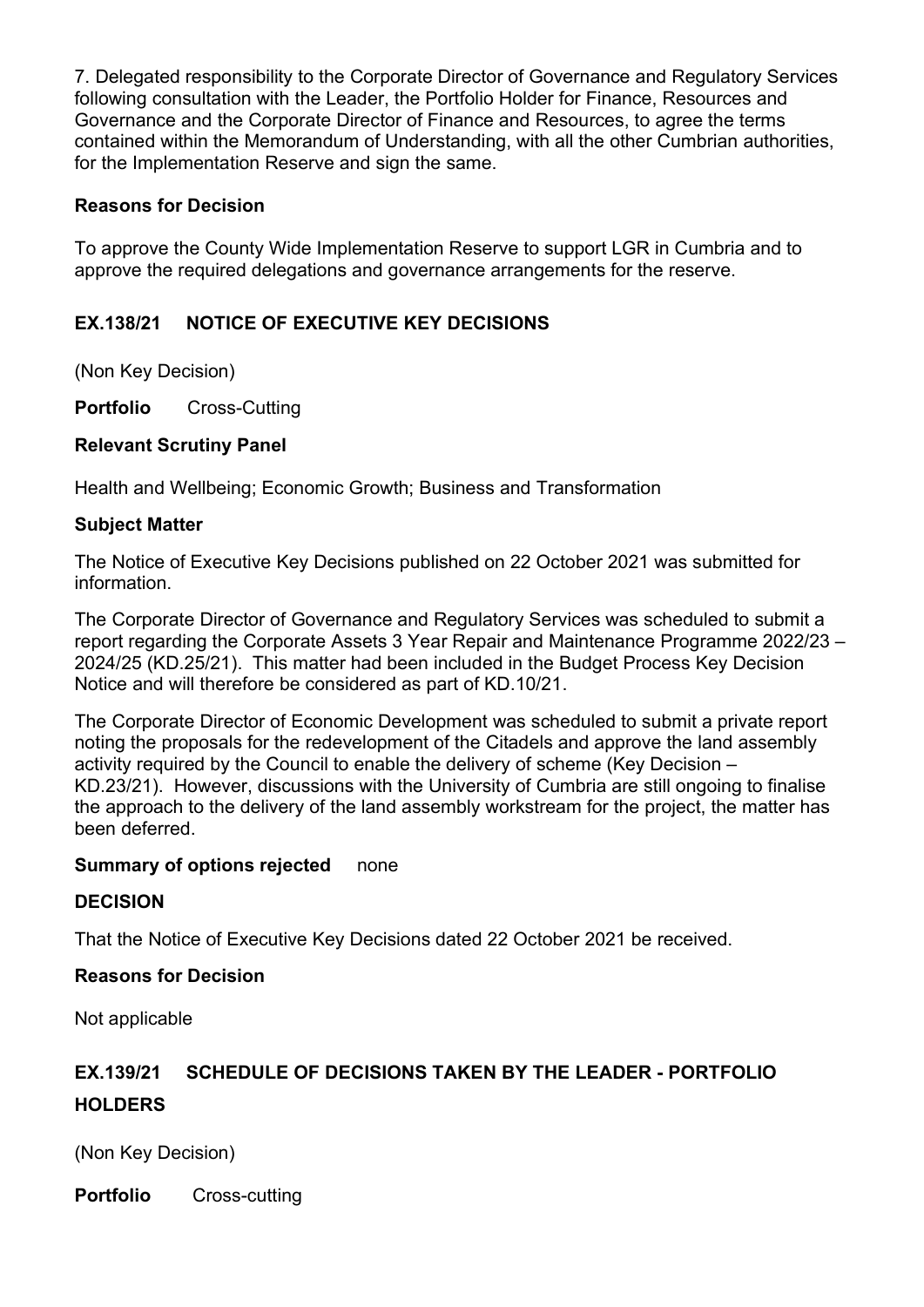## Relevant Scrutiny Panel

Health and Wellbeing; Economic Growth; Business and Transformation

#### Subject Matter

Details of decisions taken by the Leader and Portfolio Holders under delegated powers were submitted.

#### Summary of options rejected none

#### DECISION

That the decisions, attached as Appendix A, be noted.

#### Reasons for Decision

Not applicable

## EX.140/21 SCHEDULE OF DECISIONS TAKEN BY OFFICERS

#### Portfolio Cross-cutting

#### Relevant Scrutiny Panel

Health and Wellbeing; Economic Growth; Business and Transformation

#### Subject Matter

Details of decisions taken by Officers under delegated powers were submitted.

## Summary of options rejected none

#### **DECISION**

That the decisions, attached as Appendix B, be noted.

#### Reasons for Decision Not applicable

## EX.141/21 JOINT MANAGEMENT TEAM

(Non Key Decision)

Portfolio Cross-cutting

#### Relevant Scrutiny Panel

Health and Wellbeing; Economic Growth; Business and Transformation

#### Subject Matter

The Minutes of the meeting of the Joint Management Team held on 25 October 2021 were submitted for information.

#### Summary of options rejected none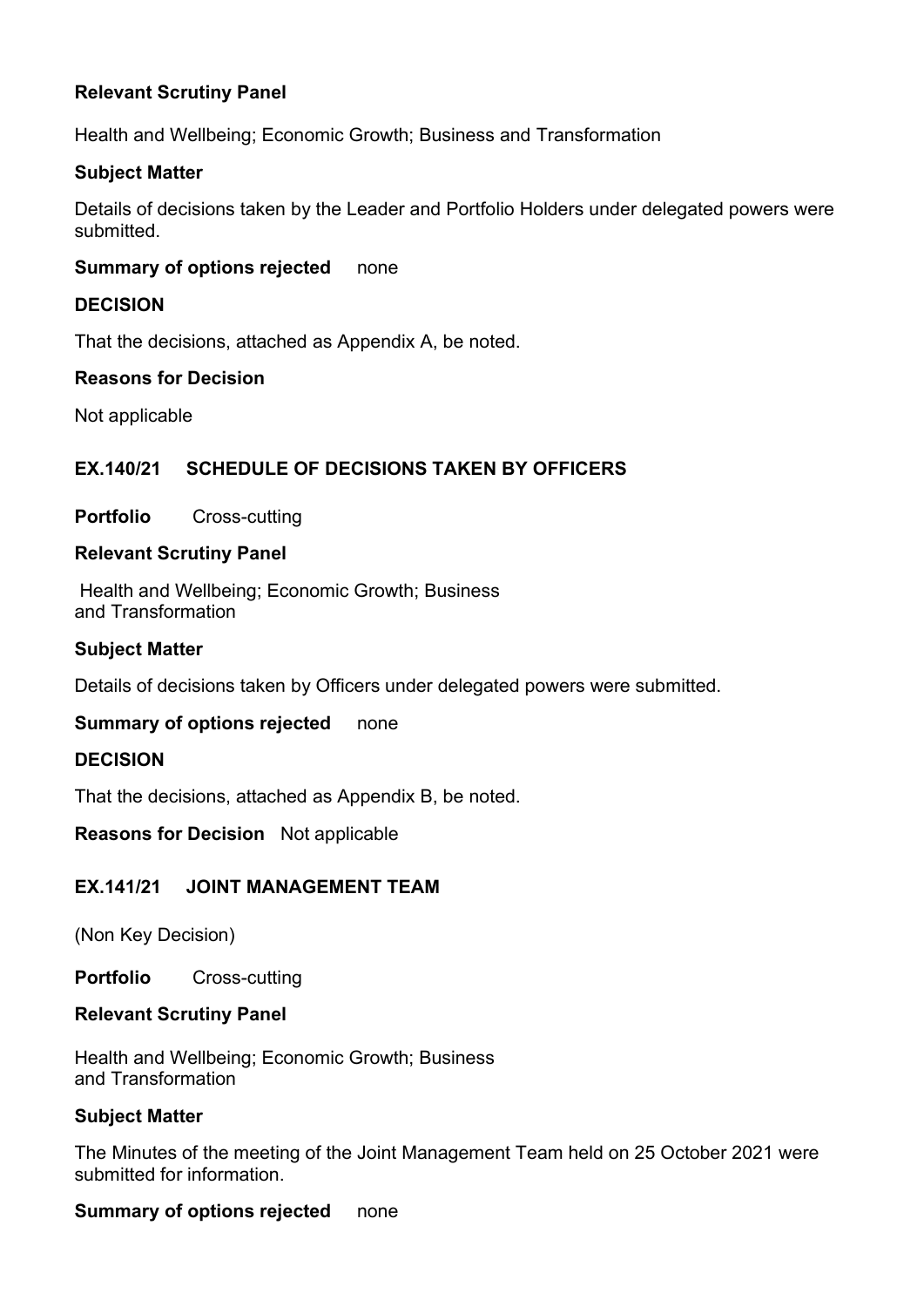## DECISION

That the Minutes of the meeting of the Joint Management Team held on 25 October 2021, attached as Appendix C, be received.

## Reasons for Decision

Not applicable

# EX.142/21 REVENUE BUDGET OVERVIEW AND MONITORING REPORT: APRIL TO SEPTEMBER 2021

(Non Key Decision)

Portfolio Finance, Governance and Resources

**Relevant Scrutiny Panel Business and Transformation** 

## Subject Matter

The Deputy Leader submitted the Revenue Budget Overview and Monitoring Report (RD.50/21) for the period April to September 2021. Outlined within the report were the overall budget position for revenue schemes only and details of the impact of Covid 19 on the revenue budget. The report also included details of balance sheet management issues. bad debts written off and progress against the budget savings.

Set out at paragraph 2 was the summarised budgetary position as at September 2021; the main variances were as summarised at paragraph 2.4. The table at paragraph 2.9 showed the position as at September 2021 of savings achieved against the transformation savings targets to date.

The Council's financial position, which was affected by a number of external factors which had a financial impact during the course of the year and ultimately at the year end, would continue to be closely monitored and reported more fully in a future monitoring report. It would be important to maintain a prudent approach so as to ensure a sustainable budget position for future years to avoid any significant variance at the year end.

Information on the main variances in the Directorates' Budgets; the forecast outturn position for 2021/22; and impact of COVID-19 was provided .

The Deputy Leader concluded by moving the report, which was seconded by the Leader.

## Summary of options rejected none

## DECISION

That the Executive:

- 1. Noted the budgetary performance position of the Council to September 2021;
- 2. Noted the action by the Corporate Director of Finance and Resources to write off bad debts as detailed in paragraph 6 of Report RD.50/21;
- 3. Noted the release of reserves as set out in the table at paragraph 2.2, and noted the virements approved as detailed in Appendix A to the report.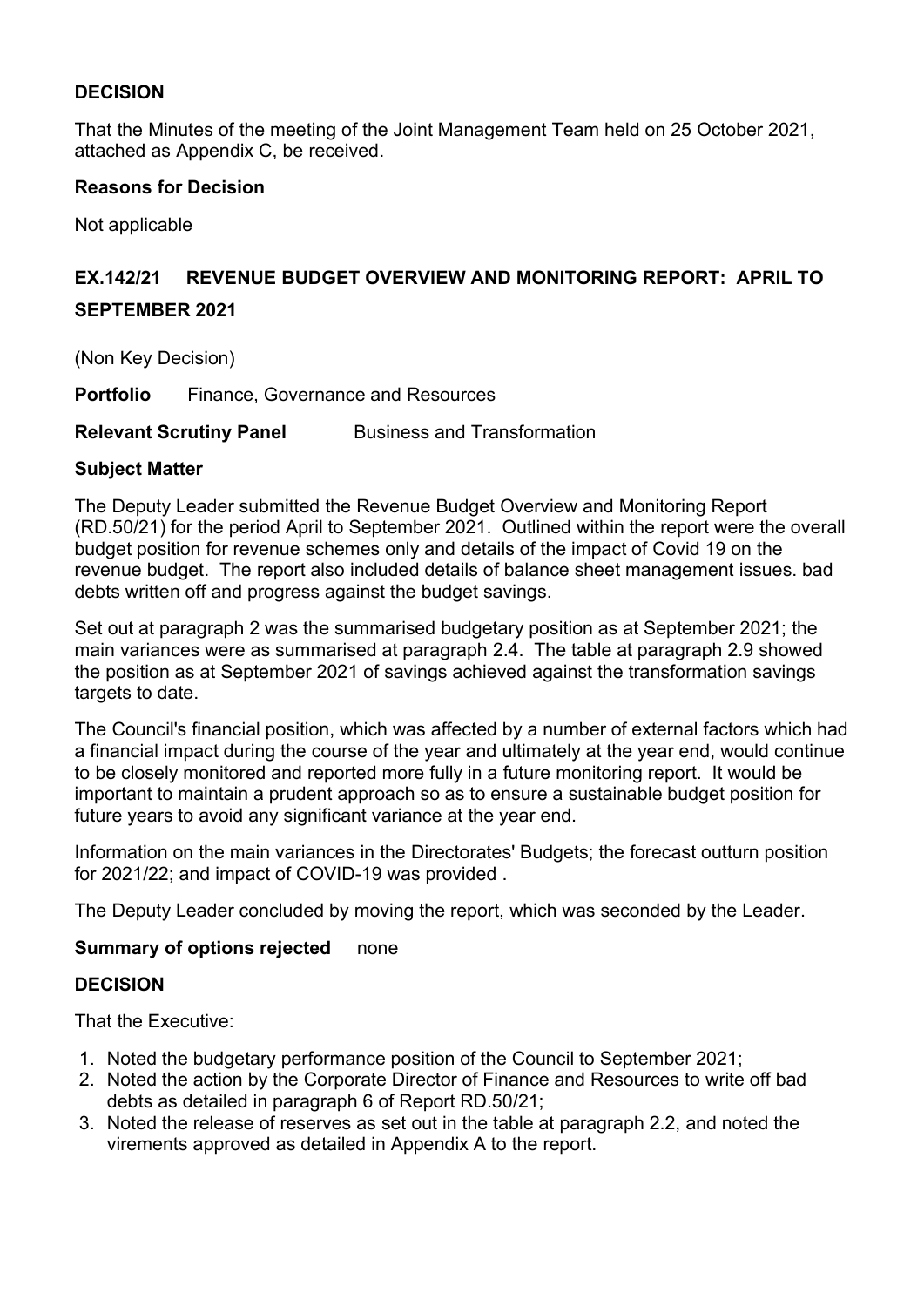## Reasons for Decision

To show that the Executive had been informed of the Council's actual financial position compared with the budgeted position, and to bring to their attention any areas of concern.

# EX.143/21 CAPITAL BUDGET OVERVIEW AND MONITORING REPORT: APRIL TO SEPTEMBER 2021

(Non Key Decision)

Portfolio Finance, Governance and Resources

**Relevant Scrutiny Panel Business and Transformation** 

## Subject Matter

The Deputy Leader submitted report RD.51/21 providing an overview of the budgetary position of the City Council's capital programme for the period April to September 2021. Detailed therein were the capital budget overview; the overall budget position for the various Directorates; the monitoring and control of expenditure against budget allocations and the exercise of virement.

As at the end of September, expenditure of £8,382,797 had been incurred on the Council's core capital programme. When considered against the profiled budget of £8,792,106 that equated to an underspend of £409,309. The unspent balance remaining of the revised annual budget of £29,537,200 was £21,154,403. A review of the 2021/22 capital programme would be undertaken to identify accurate project profiles for the remainder of the financial year, any potential slippage into future years.

In addition, paragraph 3.10 recorded that a number of schemes were included in the capital programme for 2021/22 which required reports to be presented to the Executive for the release of funding before the project could go ahead.

The 2021/22 programme had been kept to a level that took account of the Council's ability to deliver schemes with regard to capacity and available resources. Work was ongoing to continue to monitor the profiling of budgets, and those were adjusted to reflect progress in current capital schemes. It was likely that there would still be a requirement for some carry forwards at the year end due to further slippage and delays on projects. Budgets now totalling £380,000 were being held in reserves until approved by Executive for release, noting that the Levelling Up bid had not been successful.

The Deputy Leader then moved the recommendations set out in the report, which were seconded by the Leader.

## Summary of options rejected none

## DECISION

That the Executive:

- 1. Noted and had commented on the budgetary position and performance aspects of the capital programme for the period April to September 2021;
- 2. Noted adjustments to the 2021/22 capital programme as detailed in paragraph 2.1 of report RD.51/21;